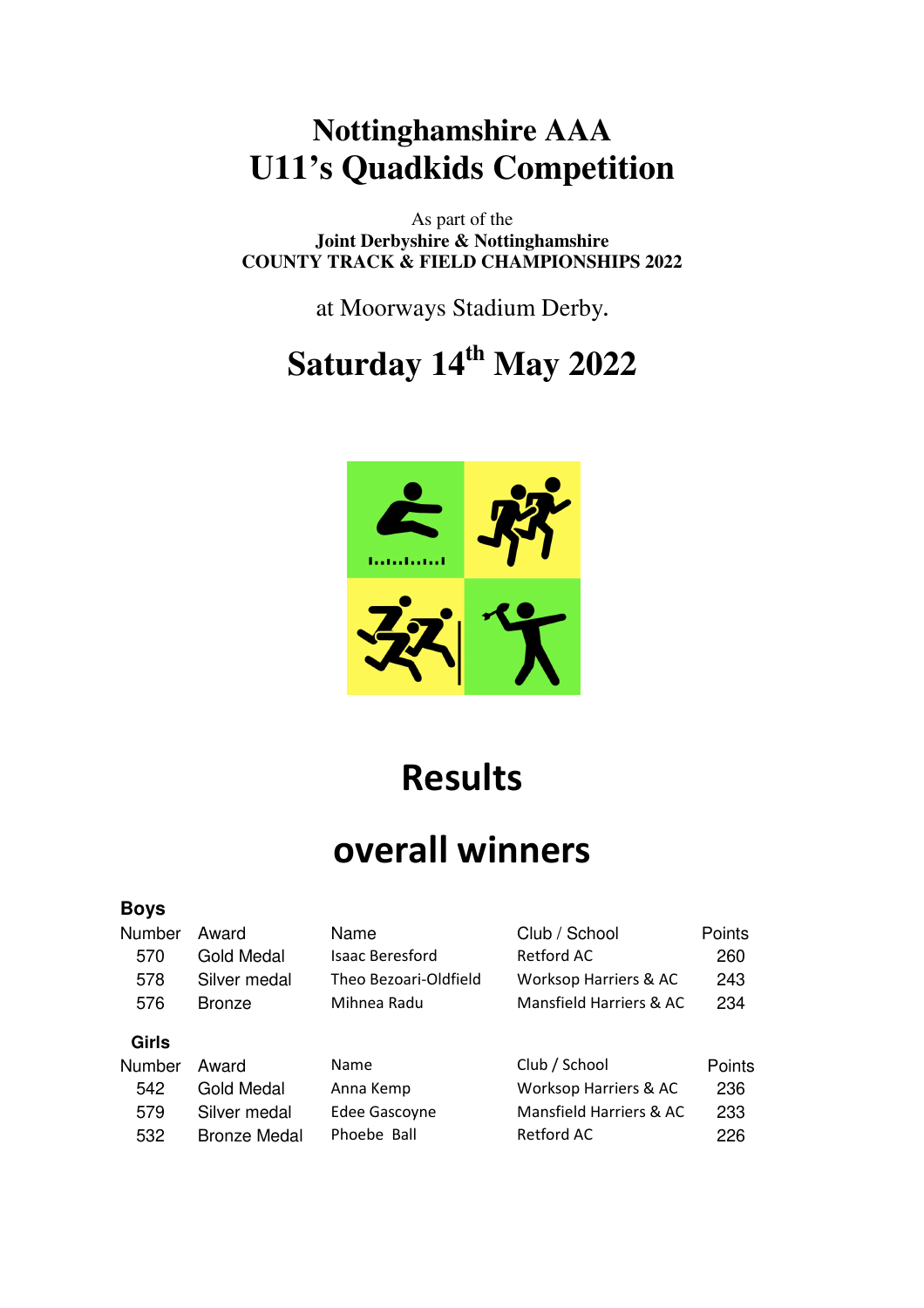## **QuadKids**

## **Quad kids (Nottinghamshire)Notts & Derby County ChampionshipsMoorway Stadium Derby Date 44695**

Athletes

| Attiletes              |                                    |                  | <b>75m</b> |                 | 600m    |        | <b>Long Jump</b> |                 | <b>Howler</b> |                 | <b>Boys</b>     |                | <b>GIRLS</b>     |                         |                        |        |
|------------------------|------------------------------------|------------------|------------|-----------------|---------|--------|------------------|-----------------|---------------|-----------------|-----------------|----------------|------------------|-------------------------|------------------------|--------|
| <b>Athlete Name</b>    | Club / School                      | Team             | Time       | Points          | Time    | Points | Distance         | Points          | Distance      | Points          | Points          | Rank           | Points           | Rank                    | <b>Athletes Names</b>  | Number |
| <b>Isaac Beresford</b> | <b>Retford AC</b>                  | Y5b              | 11.9       | 56              | 2:05.13 | 78     | 3.60             | 71              | 27.9          | 55              | 260             | 1              | $\mathbf 0$      |                         | <b>Isaac Beresford</b> | 570    |
| Theo Bezoari-Oldfield  | <b>Worksop Harriers &amp; AC</b>   | Y <sub>6</sub> b | 13.4       | 41              | 2:04.45 | 79     | 2.97             | 50              | 36.5          | 73              | 243             | $\overline{2}$ | $\mathbf 0$      |                         | Theo Bezoari-Oldfield  | 578    |
| Mihnea Radu            | <b>Mansfield Harriers &amp; AC</b> | Y6b              | 11.8       | 57              | 2:02.15 | 80     | 3.63             | $\overline{72}$ | 12.5          | 25              | 234             | $\overline{3}$ | $\mathbf 0$      |                         | Mihnea Radu            | 576    |
| Evan Williams          | <b>Mansfield Harriers &amp; AC</b> | Y6b              | 11.5       | 60              | 2:20.07 | 64     | 3.15             | 56              | 19.9          | 39              | 219             | -4             | 0                |                         | Evan Williams          | 535    |
| Marcus Parsons-loades  | <b>Amber Valley AC</b>             | Y <sub>6</sub> b | 12.9       | 46              | 2.24.98 | 60     | 2.93             | 49              | 26.1          | 52              | 207             | 5              | $\mathbf 0$      |                         | Marcus Parsons-loades  | 577    |
| Zach Ward              | <b>Rushcliffe AC</b>               | Y6b              | 13.0       | 45              | 2:11.99 | 71     | 2.73             | 43              | 16.6          | 33              | $\frac{1}{192}$ | 6              | $\mathbf 0$      |                         | Zach Ward              | 580    |
| Cameron Fraser         | Notts AC                           | Y <sub>5</sub> b | 14.3       | 32              | 2:29.33 | 56     | 2.21             | 26              | 20.1          | 40              | 154             | $\overline{7}$ | $\mathbf 0$      |                         | <b>Cameron Fraser</b>  | 538    |
| <b>Henry Marks</b>     | <b>Worksop Harriers &amp; AC</b>   | Y <sub>6</sub> b | 14.0       | 35              | 2:20.25 | 64     | 2.26             | 28              | 11.5          | 23              | 150             | 8              | 0                |                         | <b>Henry Marks</b>     | 540    |
| <b>Daniel Vickers</b>  | <b>Rushcliffe AC</b>               | Y5b              | 14.5       | 30              | 2:56.97 | 30     | 2.25             | $\overline{27}$ | 19.3          | 38              | 125             | 9              | $\mathbf 0$      |                         | <b>Daniel Vickers</b>  | 543    |
| Will Blagburn          | <b>Retford AC</b>                  | Y6b              | 15.4       | 21              | 2:49.52 | 37     | 1.57             | 10              | 15.9          | 31              | 99              | 10             | 0                |                         | Will Blagburn          | 537    |
| <b>Willam Kenney</b>   | Mansfield Harriers & AC            | Y5b              |            |                 |         |        |                  |                 |               |                 | $\mathbf 0$     |                | $\mathbf 0$      |                         | <b>Willam Kenney</b>   | 539    |
| <b>Henry Oldridge</b>  | <b>Rushcliffe AC</b>               | Y <sub>6</sub> b |            |                 |         |        |                  |                 |               |                 | $\mathbf 0$     |                | $\mathbf 0$      |                         | <b>Henry Oldridge</b>  | 546    |
|                        |                                    | $\sim$           |            |                 |         |        |                  |                 |               |                 | $\mathbf 0$     |                | $\mathbf 0$      |                         |                        |        |
|                        |                                    | $\ldots$         |            |                 |         |        |                  |                 |               |                 | $\mathbf{0}$    |                | $\mathbf 0$      |                         |                        |        |
|                        |                                    | $\sim$           |            |                 |         |        |                  |                 |               |                 | $\mathbf 0$     |                | $\mathbf 0$      |                         |                        |        |
|                        |                                    | $\cdots$         |            |                 |         |        |                  |                 |               |                 | $\mathbf{0}$    |                | $\mathbf 0$      |                         |                        |        |
|                        |                                    | $\sim$           |            |                 |         |        |                  |                 |               |                 | $\mathbf 0$     |                | $\pmb{0}$        |                         |                        |        |
|                        |                                    | $\sim$           |            |                 |         |        |                  |                 |               |                 | $\mathbf 0$     |                | $\mathbf 0$      |                         |                        |        |
|                        | n                                  | $\sim$           |            |                 |         |        |                  |                 |               |                 | $\mathbf{0}$    |                | $\mathbf 0$      |                         |                        |        |
|                        | O                                  | $\cdots$         |            |                 |         |        |                  |                 |               |                 | $\mathbf 0$     |                | $\mathbf 0$      |                         |                        |        |
|                        |                                    | $\sim$           |            |                 |         |        |                  |                 |               |                 | $\mathbf 0$     |                | $\mathbf 0$      |                         |                        |        |
|                        | O                                  | $\cdots$         |            |                 |         |        |                  |                 |               |                 | $\mathbf 0$     |                | $\mathbf 0$      |                         |                        |        |
|                        |                                    | $\sim$           |            |                 |         |        |                  |                 |               |                 | $\Omega$        |                | $\mathbf 0$      |                         |                        |        |
|                        |                                    | $\sim$           |            |                 |         |        |                  |                 |               |                 | $\mathbf 0$     |                | $\mathbf 0$      |                         |                        |        |
| Anna Kemp              | <b>Worksop Harriers &amp; AC</b>   | Y6g              | 11.6       | 59              | 1:54.17 | 88     | 2.95             | 50              | 19.6          | 39              | $\mathbf{0}$    |                | 236              | -1                      | Anna Kemp              | 542    |
| Edee Gascoyne          | <b>Mansfield Harriers &amp; AC</b> | Y6g              | 11.8       | 57              | 2:19.87 | 64     | 3.77             | 76              | 18.1          | 36              | $\mathbf 0$     |                | 233              | -2                      | Edee Gascoyne          | 579    |
| Phoebe Ball            | <b>Retford AC</b>                  | Y6q              | 11.9       | 56              | 2:21.16 | 63     | 3.41             | 65              | 21.3          | 42              | $\Omega$        |                | 226              | $\overline{\mathbf{3}}$ | Phoebe Ball            | 532    |
| Chloe Rawson           | Notts AC                           | Y6g              | 11.7       | 58              | 2:15.42 | 69     | 2.96             | 50              | 11.8          | 23              | $\mathbf 0$     |                | 200              | $\overline{4}$          | Chloe Rawson           | 547    |
| Jessica Aplin          | <b>Mansfield Harriers &amp; AC</b> | Y5q              | 12.7       | 48              | 2:29.65 | 56     | 3.14             | 56              | 14.0          | 27              | $\mathbf{0}$    |                | 187              | 5                       | Jessica Aplin          | 549    |
| Elizabeth Abdy         | <b>Notts AC</b>                    | Y6g              | 12.4       | 51              | 2:24.22 | 60     | 2.69             | 41              | 17.5          | 34              | $\mathbf{0}$    |                | 186              | 6                       | Elizabeth Abdy         | 574    |
| Alexis Gardner         | Notts AC                           | Y5g              | 12.4       | 51              | 2:23.56 | 61     | 2.35             | 30              | 10.0          | 19              | $\mathbf 0$     |                | 161              | $\overline{7}$          | Alexis Gardner         | 548    |
| Sophia Niemcow         | Sutton-in-Ashfield Harriers & AC   | Y6g              | 13.0       | 45              | 2:17.44 | 67     | 2.09             | 22              | 10.7          | 21              | $\mathbf 0$     |                | 155              | 8                       | Sophia Niemcow         | 534    |
| <b>Heidi Marks</b>     | <b>Worksop Harriers &amp; AC</b>   | Y6g              | 14.3       | $\overline{32}$ | 2:26.73 | 58     | 2.02             | 20              | 11.4          | $\overline{22}$ | $\mathbf 0$     |                | $\overline{132}$ | 9                       | <b>Heidi Marks</b>     | 541    |
| Lily Hyman             | <b>Rushcliffe AC</b>               | Y <sub>5g</sub>  | 14.8       | 27              | 2:30.39 | 55     | 2.09             | 22              | 09.2          | 18              | $\mathbf 0$     |                | 122              | 10                      | Lily Hyman             | 544    |
| Ishani Deepak          | Heymann primary school             | Y6g              | 12.9       | 46              |         |        | 1.78             | $\overline{12}$ | 16.6          | 33              | $\mathbf{0}$    |                | 91               | 11                      | Ishani Deepak          | 573    |
| Xena Marshall          | <b>Retford AC</b>                  | Y6g              | 16.0       | 15              | 3:16.02 | 13     | 1.75             | 11              | 10.3          | 20              | $\mathbf 0$     |                | 59               | 12                      | Xena Marshall          | 533    |
| Olivia Wright          | <b>Mansfield Harriers &amp; AC</b> | Y6g              |            |                 |         |        |                  |                 |               |                 | $\mathbf 0$     |                | $\mathbf 0$      |                         | Olivia Wright          | 575    |
|                        |                                    | $\cdots$         |            |                 |         |        |                  |                 |               |                 | $\mathbf 0$     |                | $\Omega$         |                         |                        |        |
|                        |                                    | $\sim$           |            |                 |         |        |                  |                 |               |                 | $\mathbf 0$     |                | $\mathbf{0}$     |                         |                        |        |
|                        | ŋ                                  | $\sim$           |            |                 |         |        |                  |                 |               |                 | $\mathbf 0$     |                | $\mathbf 0$      |                         |                        |        |
|                        |                                    | $\sim$           |            |                 |         |        |                  |                 |               |                 | $\mathbf 0$     |                | $\mathbf{0}$     |                         |                        |        |
|                        |                                    | $\sim$           |            |                 |         |        |                  |                 |               |                 | $\mathbf 0$     |                | $\mathbf{0}$     |                         |                        |        |
|                        |                                    | $\ddotsc$        |            |                 |         |        |                  |                 |               |                 | $\mathbf 0$     |                | $\mathbf 0$      |                         |                        |        |
|                        |                                    | $\sim$           |            |                 |         |        |                  |                 |               |                 | $\mathbf 0$     |                | $\mathbf 0$      |                         |                        |        |
|                        |                                    | $\ddotsc$        |            |                 |         |        |                  |                 |               |                 | $\Omega$        |                | $\Omega$         |                         |                        |        |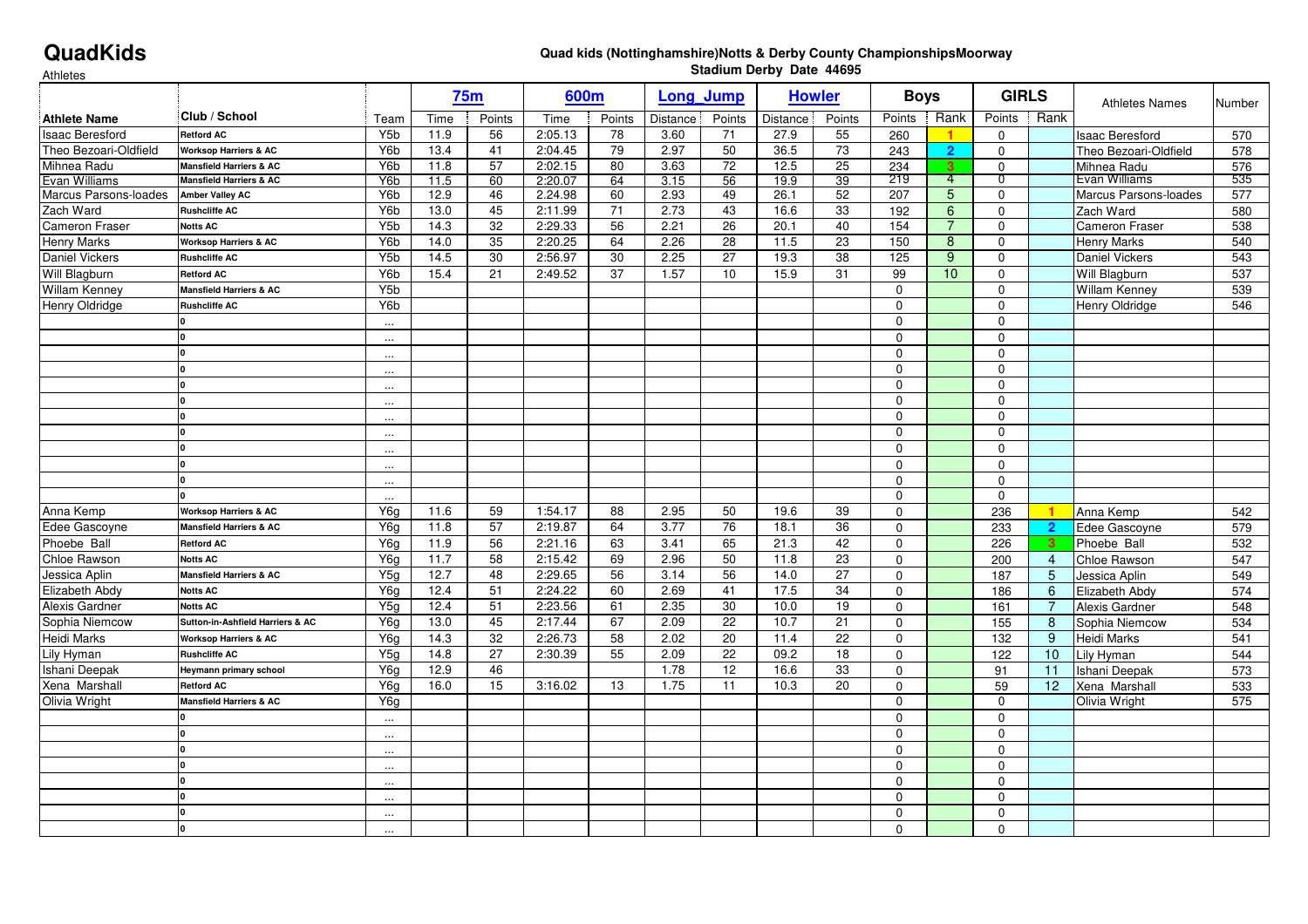| Event:            |             | <b>SPRINT</b>                |                                    |                   |        | 7.0 to 16.0   |
|-------------------|-------------|------------------------------|------------------------------------|-------------------|--------|---------------|
| <b>Athlete No</b> | Time (ss.s) | <b>Name</b>                  | Club                               | <b>Year Group</b> | Gender | <b>Points</b> |
| 535               | 11.49       | Evan Williams                | Mansfield Harriers & AC            | Y <sub>6</sub> b  | Male   | 60            |
| 542               | 11.63       | Anna Kemp                    | <b>Worksop Harriers &amp; AC</b>   | Y6g               | Female | 59            |
| 547               | 11.69       | <b>Chloe Rawson</b>          | <b>Notts AC</b>                    | Y6g               | Female | 58            |
| 576               | 11.82       | Mihnea Radu                  | <b>Mansfield Harriers &amp; AC</b> | Y6b               | Male   | 57            |
| 579               | 11.82       | <b>Edee Gascoyne</b>         | Mansfield Harriers & AC            | Y6g               | Female | 57            |
| 570               | 11.89       | <b>Isaac Beresford</b>       | <b>Retford AC</b>                  | Y5b               | Male   | 56            |
| 532               | 11.93       | Phoebe Ball                  | <b>Retford AC</b><br>.             | Y6g               | Female | 56            |
| 548               | 12.39       | <b>Alexis Gardner</b>        | <b>Notts AC</b>                    | Y <sub>5g</sub>   | Female | 51            |
| 574               | 12.41       | Elizabeth Abdy               | <b>Notts AC</b>                    | Y6g               | Female | 51            |
| 549               | 12.68       | Jessica Aplin                | Mansfield Harriers & AC            | Y5g               | Female | 48            |
| 577               | 12.91       | <b>Marcus Parsons-loades</b> | Amber Valley AC                    | Y6b               | Male   | 46            |
| 573               | 12.92       | Ishani Deepak                | Heymann primary school             | Y6g               | Female | 46            |
| 534               | 12.96       | Sophia Niemcow               | Sutton-in-Ashfield Harriers & AC   | Y6g               | Female | 45            |
| 580               | 12.99       | Zach Ward                    | <b>Rushcliffe AC</b>               | Y6b               | Male   | 45            |
| 578               | 13.42       | Theo Bezoari-Oldfield        | <b>Worksop Harriers &amp; AC</b>   | Y6b               | Male   | 41            |
| 540               | 14.04       | <b>Henry Marks</b>           | Worksop Harriers & AC              | Y6b               | Male   | 35            |
| 538               | 14.26       | <b>Cameron Fraser</b>        | Notts AC                           | Y5b               | Male   | 32            |
| 541               | 14.26       | <b>Heidi Marks</b>           | <b>Worksop Harriers &amp; AC</b>   | Y6g               | Female | 32            |
| 543               | 14.51       | <b>Daniel Vickers</b>        | <b>Rushcliffe AC</b>               | Y5b               | Male   | 30            |
| 544               | 14.77       | Lily Hyman                   | <b>Rushcliffe AC</b>               | Y5g               | Female | 27            |
| 537               | 15.39       | <b>Will Blagburn</b>         | <b>Retford AC</b>                  | Y6b               | Male   | 21            |
| 533               | 16.01       | Xena Marshall                | <b>Retford AC</b>                  | Y6g               | Female | 15            |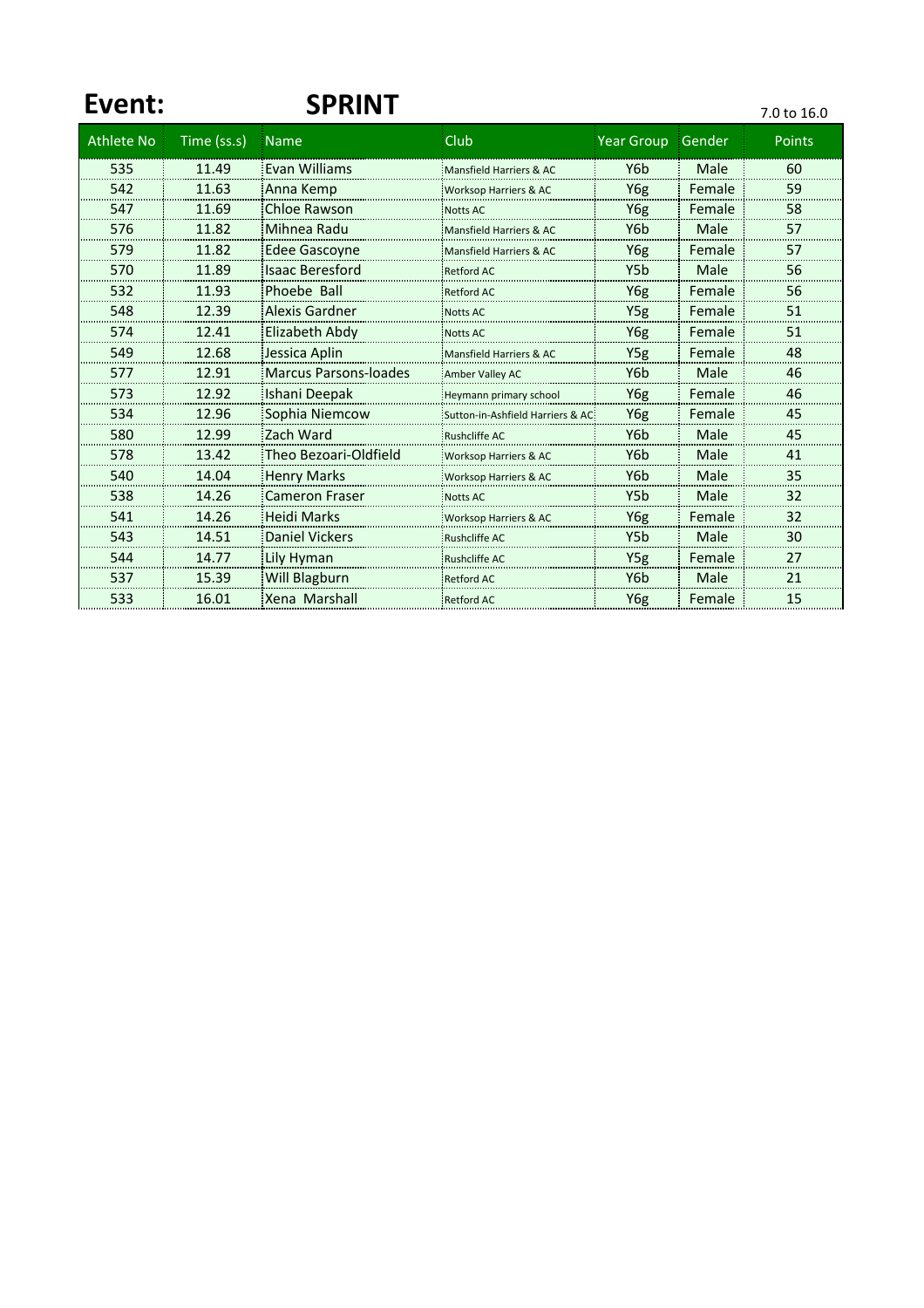| Event:            |             |              | <b>RUN</b>             |                                  |                  |        | 1.3 to 2.59   |
|-------------------|-------------|--------------|------------------------|----------------------------------|------------------|--------|---------------|
| <b>Athlete No</b> | Time (m.ss) | Time(m: s.0) | <b>Name</b>            | Club                             | Year Group       | Gender | <b>Points</b> |
| 542               | 1.54        | 1:54.17      | Anna Kemp              | <b>Worksop Harriers &amp; AC</b> | Y6g              | Female | 88            |
| 576               | 2.02        | 2:02.15      | Mihnea Radu            | Mansfield Harriers & AC          | Y <sub>6</sub> b | Male   | 80            |
| 578               | 2.04        | 2:04.45      | Theo Bezoari-Oldfield  | Worksop Harriers & AC            | Y <sub>6</sub> b | Male   | 79            |
| 570               | 2.05        | 2:05.13      | <b>Isaac Beresford</b> | <b>Retford AC</b>                | Y5b              | Male   | 78            |
| 580               | 2.12        | 2:11.99      | Zach Ward              | <b>Rushcliffe AC</b>             | Y <sub>6</sub> b | Male   | 71            |
| 547               | 2.15        | 2:15.42      | Chloe Rawson           | <b>Notts AC</b>                  | Y6g              | Female | 69            |
| 534               | 2.17        | 2:17.44      | Sophia Niemcow         | Sutton-in-Ashfield Harriers & AC | Y6g              | Female | 67            |
| 579               | 2.20        | 2:19.87      | <b>Edee Gascovne</b>   | Mansfield Harriers & AC          | Y6g              | Female | 64            |
| 535               | 2.20        | 2:20.07      | <b>Evan Williams</b>   | Mansfield Harriers & AC          | Y <sub>6</sub> b | Male   | 64            |
| 540               | 2.20        | 2:20.25      | <b>Henry Marks</b>     | <b>Worksop Harriers &amp; AC</b> | Y6b              | Male   | 64            |
| 532               | 2.21        | 2:21.16      | Phoebe Ball            | <b>Retford AC</b>                | Y6g              | Female | 63            |
| 548               | 2.23        | 2:23.56      | <b>Alexis Gardner</b>  | <b>Notts AC</b>                  | Y5g              | Female | 61            |
| 574               | 2.24        | 2:24.22      | Elizabeth Abdy         | <b>Notts AC</b>                  | Y6g              | Female | 60            |
| 577               | 2.25        | 2.24.98      | Marcus Parsons-loades  | Amber Valley AC                  | Y <sub>6</sub> b | Male   | 60            |
| 541               | 2.27        | 2:26.73      | <b>Heidi Marks</b>     | Worksop Harriers & AC            | Y6g              | Female | 58            |
| 549               | 2.29        | 2:29.65      | Jessica Aplin          | Mansfield Harriers & AC          | Y <sub>5g</sub>  | Female | 56            |
| 538               | 2.29        | 2:29.33      | <b>Cameron Fraser</b>  | <b>Notts AC</b>                  | Y5 <sub>b</sub>  | Male   | 56            |
| 544               | 2.30        | 2:30.39      | Lily Hyman             | Rushcliffe AC                    | Y <sub>5g</sub>  | Female | 55            |
| 537               | 2.50        | 2:49.52      | Will Blagburn          | <b>Retford AC</b>                | Y6b              | Male   | 37            |
| 543               | 2.57        | 2:56.97      | <b>Daniel Vickers</b>  | Rushcliffe AC                    | Y <sub>5</sub> b | Male   | 30            |
| 533               | 3.16        | 3:16.02      | Xena Marshall          | <b>Retford AC</b>                | Y6g              | Female | 13            |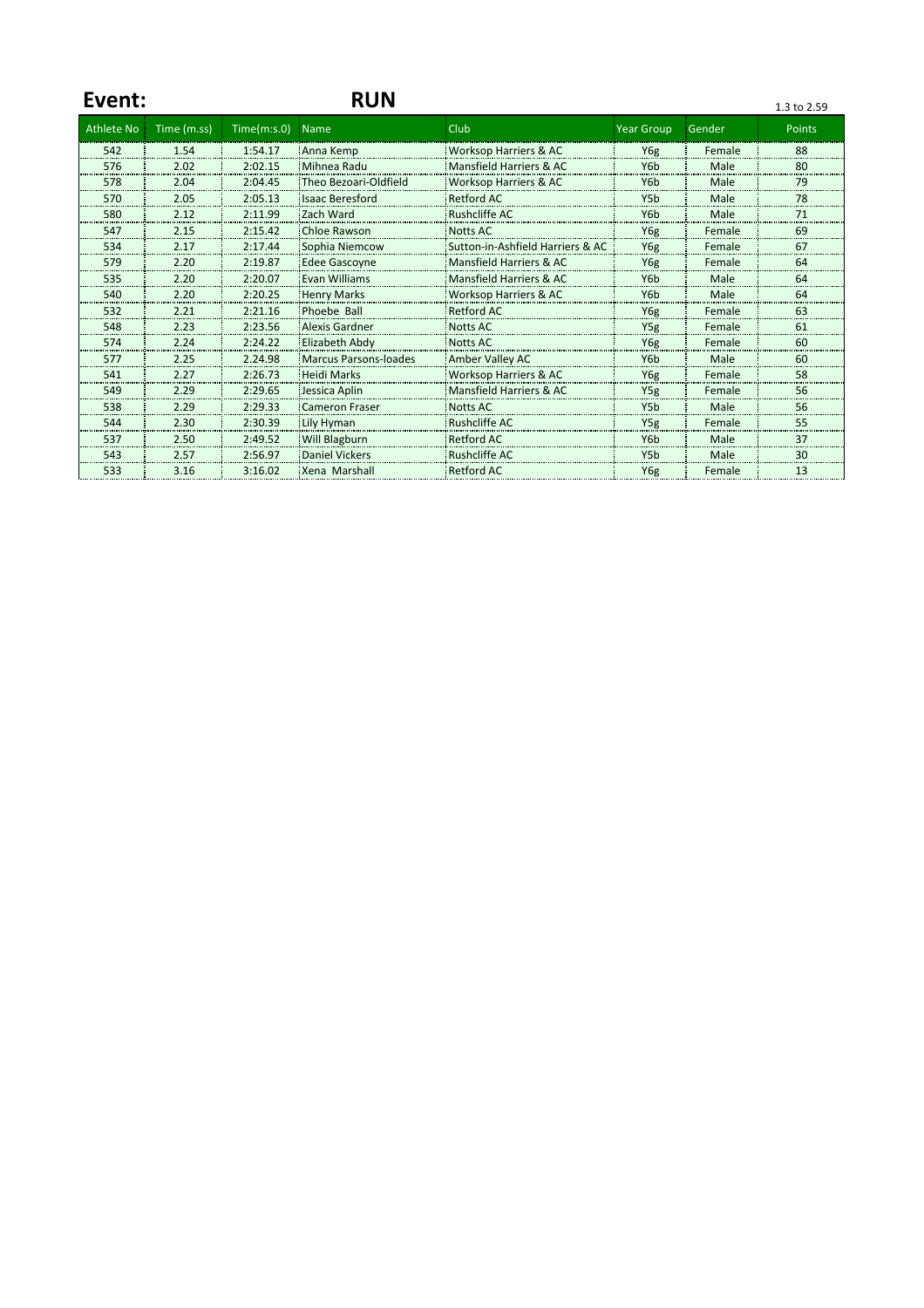| Event: |                                | <b>JUMP</b>                  |                                  |                   |        | 2.2 to 4.9    |
|--------|--------------------------------|------------------------------|----------------------------------|-------------------|--------|---------------|
|        | Athlete No Distance (m.mm Name |                              | Club                             | <b>Year Group</b> | Gender | <b>Points</b> |
| 579    | 3.77                           | <b>Edee Gascovne</b>         | Mansfield Harriers & AC          | Y6g               | Female | 76            |
| 576    | 3.63                           | Mihnea Radu                  | Mansfield Harriers & AC          | Y <sub>6</sub> b  | Male   | 72            |
| 570    | 3.60                           | <b>Isaac Beresford</b>       | <b>Retford AC</b>                | Y5b               | Male   | 71            |
| 532    | 3.41                           | Phoebe Ball                  | <b>Retford AC</b>                | Y6g               | Female | 65            |
| 535    | 3.15                           | <b>Evan Williams</b>         | Mansfield Harriers & AC          | Y <sub>6</sub> b  | Male   | 56            |
| 549    | 3.14                           | Jessica Aplin                | Mansfield Harriers & AC          | Y5g               | Female | 56            |
| 578    | 2.97                           | Theo Bezoari-Oldfield        | <b>Worksop Harriers &amp; AC</b> | Y <sub>6</sub> b  | Male   | 50            |
| 547    | 2.96                           | <b>Chloe Rawson</b>          | <b>Notts AC</b>                  | Y6g               | Female | 50            |
| 542    | 2.95                           | Anna Kemp                    | <b>Worksop Harriers &amp; AC</b> | Y6g               | Female | 50            |
| 577    | 2.93                           | <b>Marcus Parsons-loades</b> | Amber Valley AC                  | Y6b               | Male   | 49            |
| 580    | 2.73                           | Zach Ward                    | <b>Rushcliffe AC</b>             | Y6b               | Male   | 43            |
| 574    | 2.69                           | Elizabeth Abdy               | <b>Notts AC</b>                  | Y6g               | Female | 41            |
| 548    | 2.35                           | <b>Alexis Gardner</b>        | <b>Notts AC</b>                  | Y5g               | Female | 30            |
| 540    | 2.26                           | <b>Henry Marks</b>           | <b>Worksop Harriers &amp; AC</b> | Y6b               | Male   | 28            |
| 543    | 2.25                           | <b>Daniel Vickers</b>        | <b>Rushcliffe AC</b>             | Y5b               | Male   | 27            |
| 538    | 2.21                           | <b>Cameron Fraser</b>        | <b>Notts AC</b>                  | Y <sub>5</sub> b  | Male   | 26            |
| 534    | 2.09                           | Sophia Niemcow               | Sutton-in-Ashfield Harriers &    | Y6g               | Female | 22            |
| 544    | 2.09                           | Lily Hyman                   | <b>Rushcliffe AC</b>             | Y <sub>5g</sub>   | Female | 22<br>        |
| 541    | 2.02                           | <b>Heidi Marks</b>           | <b>Worksop Harriers &amp; AC</b> | Y6g               | Female | 20            |
| 573    | 1.78                           | Ishani Deepak                | Heymann primary school           | Y6g               | Female | 12<br>        |
| 533    | 1.75                           | Xena Marshall                | <b>Retford AC</b>                | Y6g               | Female | 11            |
| 537    | 1.57                           | Will Blagburn                | Retford AC                       | Y6b               | Male   | 10            |